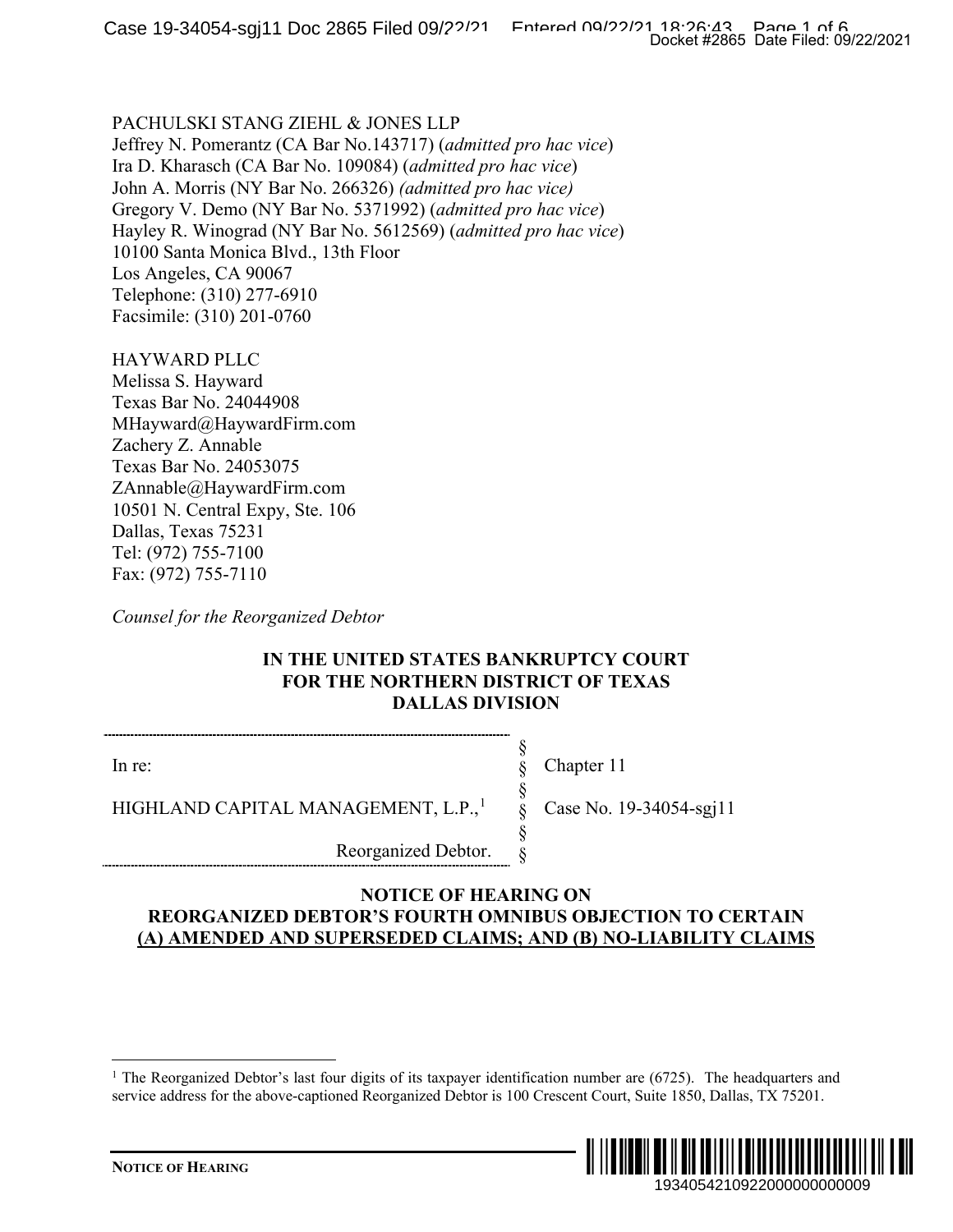**PLEASE TAKE NOTICE** that the following matter is scheduled for an evidentiary hearing on **Wednesday, November 3, 2021 at 2:30 p.m. (Central Time)** (the "Hearing") in the above-captioned bankruptcy case:

1. *Reorganized Debtor's Fourth Omnibus Objection to Certain (A) Amended and Superseded Claims; and (B) No-Liability Claims* [Docket No. 2864] (the "Omnibus Objection").

The Hearing on the Omnibus Objection will be held via WebEx videoconference before The Honorable Stacey G. C. Jernigan, United States Bankruptcy Judge. The WebEx video participation/attendance link for the Hearing is: [https://us-courts.webex.com/meet/jerniga.](https://us-courts.webex.com/meet/jerniga)

A copy of the WebEx Hearing Instructions for the Hearing is attached hereto as **Exhibit A**; alternatively, the WebEx Hearing Instructions for the Hearing may be obtained from Judge Jernigan's hearing/calendar site at: [https://www.txnb.uscourts.gov/judges-info/hearing-dates/judge](https://www.txnb.uscourts.gov/judges-info/hearing-dates/judge-jernigans-hearing-dates)[jernigans-hearing-dates.](https://www.txnb.uscourts.gov/judges-info/hearing-dates/judge-jernigans-hearing-dates)

Any response (each, a "Response") to the relief requested in the Omnibus Objection shall be filed with the Clerk of the Court on or before **Friday, October 22, 2021 at 5:00 p.m. (Central Time)** (the "Response Deadline"). Additionally, any Response must be served upon the following entities, so that the Response is received no later than the Response Deadline, at the following addresses: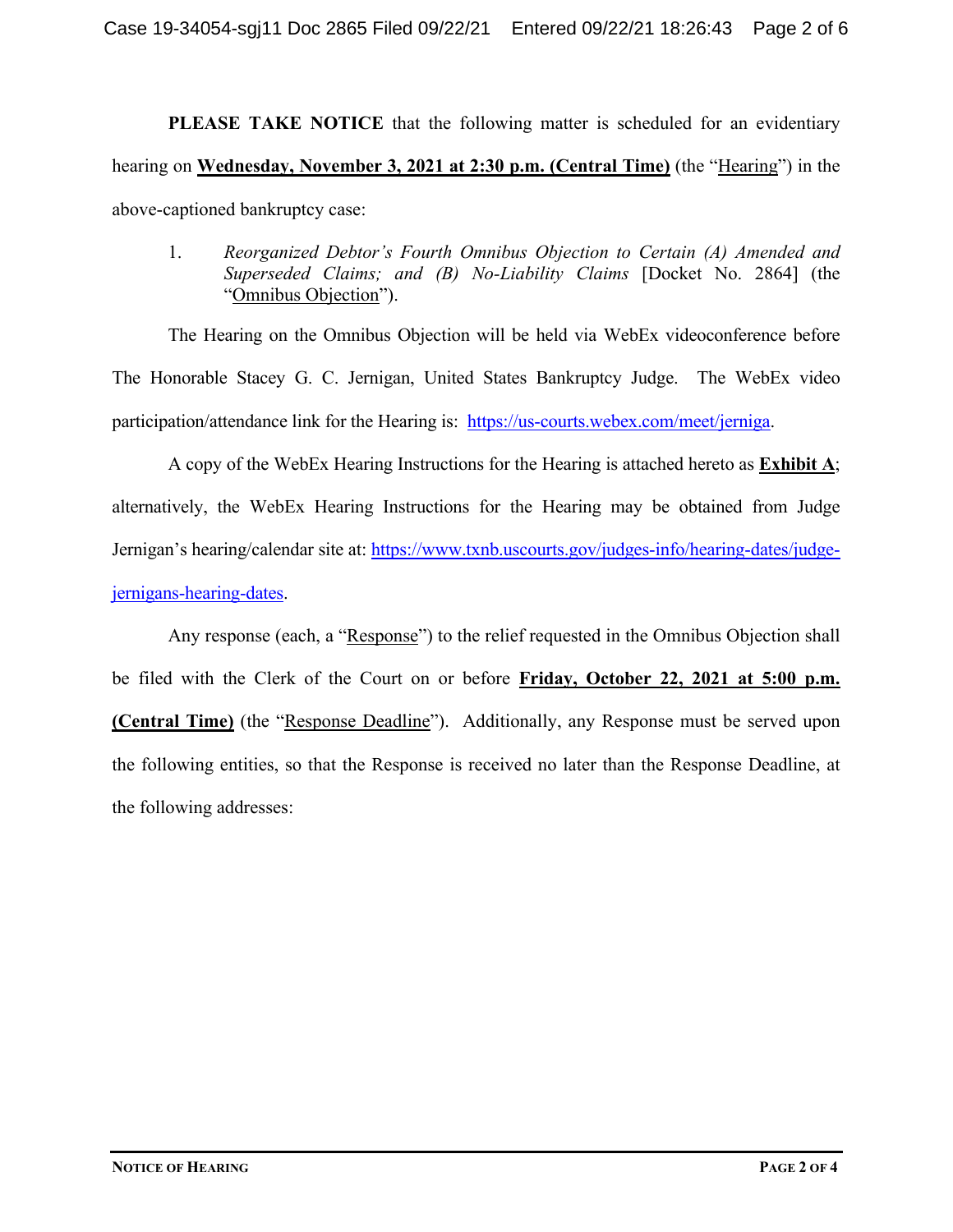**Pachulski Stang Ziehl & Jones LLP** Jeffrey N. Pomerantz Ira D. Kharasch John A. Morris Gregory V. Demo Hayley R. Winograd 10100 Santa Monica Blvd., 13th Floor Los Angeles, CA 90067 jpomerantz@pszjlaw.com ikharasch@pszjlaw.com jmorris@pszjlaw.com gdemo@pszjlaw.com hwinograd@pszjlaw.com

**Hayward PLLC** Melissa S. Hayward Zachery Z. Annable 10501 N. Central Expy, Ste. 106 Dallas, TX 75231 mhayward@haywardfirm.com zannable@haywardfirm.com

The Reorganized Debtor may, at its option, file and serve a reply to any Response by

no later than **5:00 p.m. (Central Time)** three (3) days prior to the Hearing.

*[Remainder of Page Intentionally Blank]*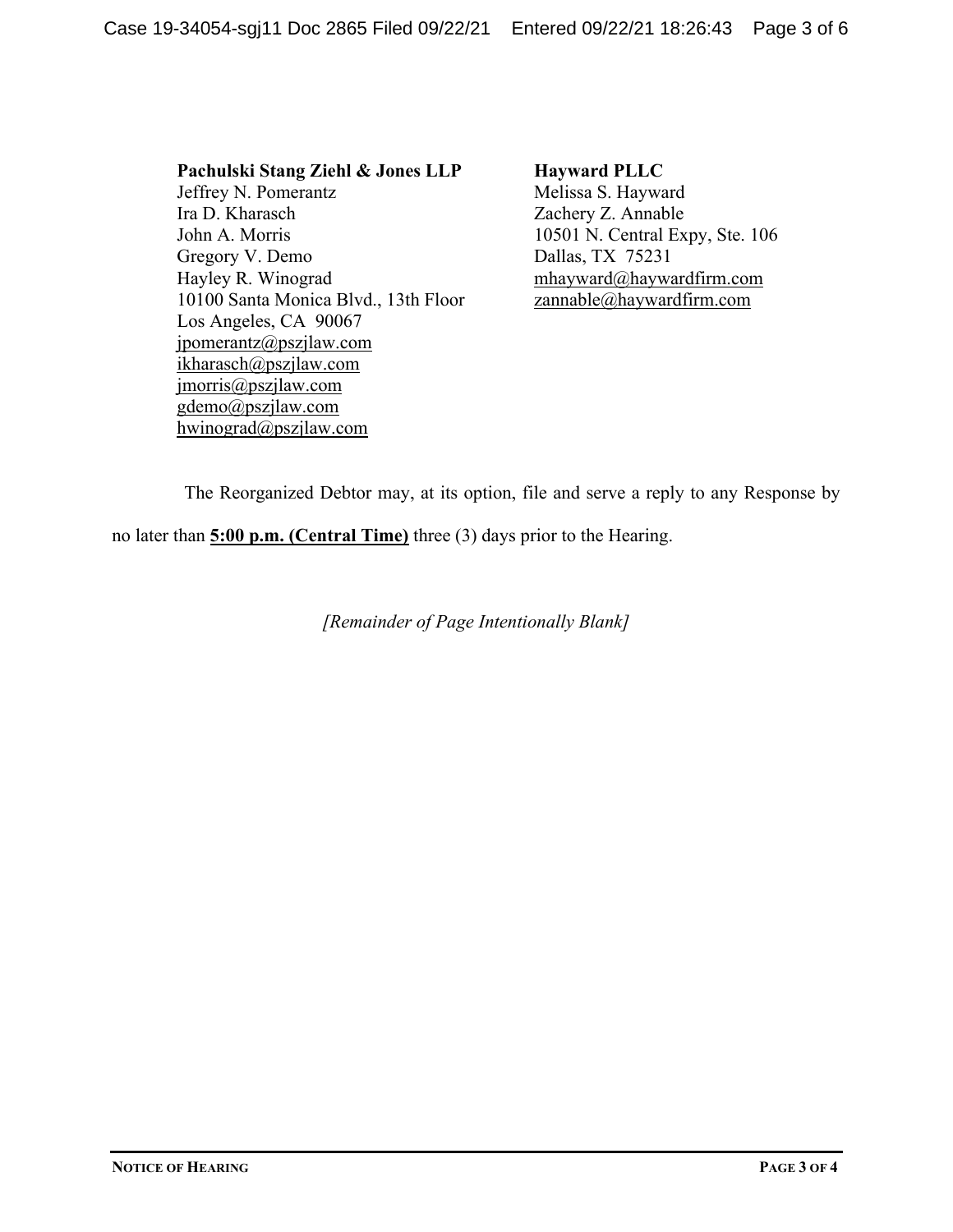### Dated: September 22, 2021. **PACHULSKI STANG ZIEHL & JONES LLP**

Jeffrey N. Pomerantz (CA Bar No.143717) Ira D. Kharasch (CA Bar No. 109084) John A. Morris (NY Bar No. 266326) Gregory V. Demo (NY Bar No. 5371992) Hayley R. Winograd (NY Bar No. 5612569) 10100 Santa Monica Boulevard, 13th Floor Los Angeles, CA 90067 Telephone: (310) 277-6910 Facsimile: (310) 201-0760 Email: jpomerantz@pszjlaw.com ikharasch@pszjlaw.com jmorris@pszjlaw.com gdemo@pszjlaw.com hwinograd@pszjlaw.com

-and-

# **HAYWARD PLLC**

*/s/ Zachery Z. Annable*

Melissa S. Hayward Texas Bar No. 24044908 MHayward@HaywardFirm.com Zachery Z. Annable Texas Bar No. 24053075 ZAnnable@HaywardFirm.com 10501 N. Central Expy, Ste. 106 Dallas, Texas 75231 Tel: (972) 755-7100 Fax: (972) 755-7110

*Counsel for the Reorganized Debtor*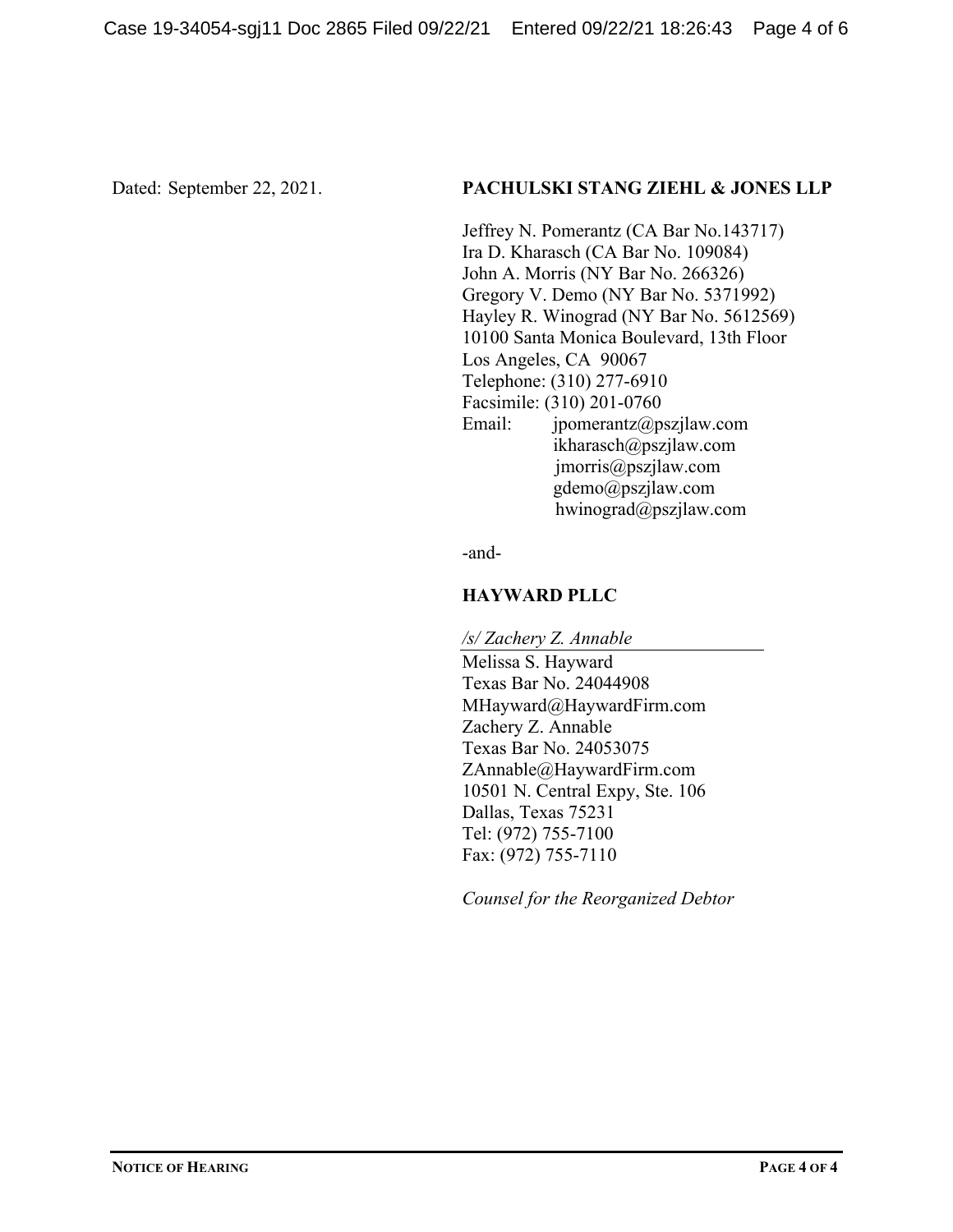# **EXHIBIT A**